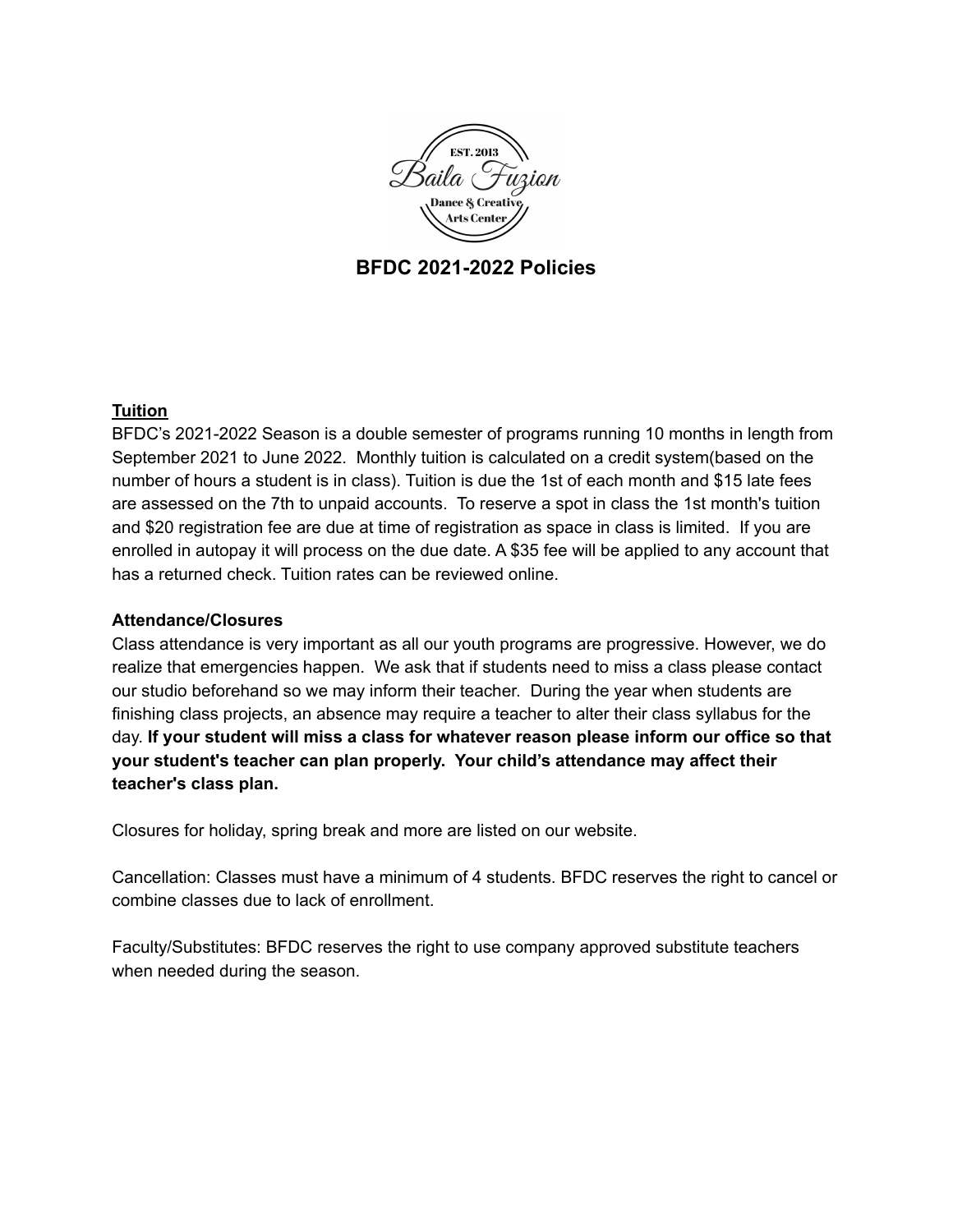### **Inclement weather Guidelines**

As we enter the season for inclement winter weather please be advised that our facility follows the following guidelines to determine campus closure. Our #1 priority is the safety of your family and our campus family.

\*Campus Closure and class cancellation announcements happen via text message, our **facebook** and **instagram** pages. In the event of closures/cancellations information is **posted by 4pm day of**.

\*Closure/Cancellation for inclement weather is determined by:

-Staff and Students ability to arrive and depart safely

-Commuting road conditions

-VB Public School closure and/or cancellation of after school activities

-Campus Director discretion

**\*\* If you have decided to keep your student home from class while the campus remains open please let our office know. Your students' class attendance may affect their teacher's class plans.**

#### **Facility lobby Operations**

BFDC lobby will be open only for registered students during the upcoming season. Administrative staff can serve parents/students through phone and drive up car service. We ask that if payments can be made online/cash app please do so. Please contact us if other arrangements are needed.

#### **Seperate entrance/exits for students and teachers**

Example: Students who have class in Studio B will use that studio's independent entrance to enter and exit class to avoid lobby use and assure proper social distancing from other classes. (Studio assignments will be emailed to students and posted on website)